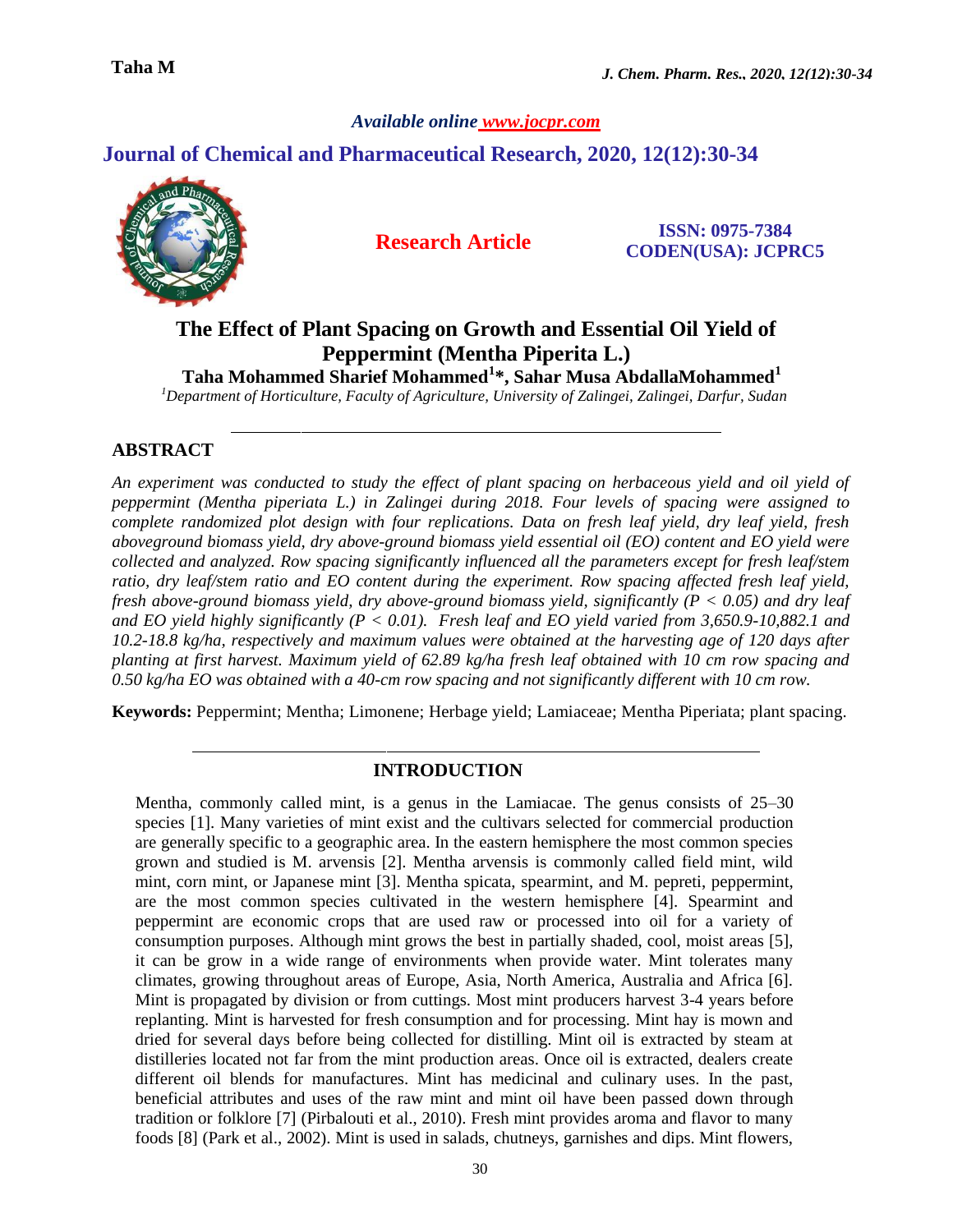stems and leaves are commonly used to make herbal tea, Liqueurs and candies are also flavored with mint. Dried mint is an additive in commercial spice blends [[9] (Kothari and Singh, 1995; [10] Moreno et al., 2002). Mint has historically been used as an anti-inflammatory, a carminative, an antiemetic, and a diaphoretic. Traditionally, mint has been prescribed as a treatment for flatulence, nausea, bronchitis, anorexia, and colitis [11] (McKay and Blumberg, 2006). Mint also is used a gastric stimulate [[12] (Budavari et al., 1989; [13] Gupta, 1991)] and an antispasmodic [14] (Iscan et al., 2002). Mint oil is widely used as a component of commercial medicines such as cough drops and cough syrups and poison ivy [15] (Kor, 2015). Mint oil can be used as a topical analgesic for muscle aches, cramps, arthritis, tendinitis and sprains. Mint oil is an antipruritic and can treat mosquito bites [16] (Khanzada, 2012). Cosmetically mint is used for aromatherapy. Mint is added to products to lend scent and enhance fragrance [17] (Herro and Jacob, 2010). Mint is widely used in beauty products and is added to shampoos, lotions, and balms. Mint is also added to some cigarettes to lessen the bitterness of tobacco [16] (Khanzada, 2012). Mint oil has also been shown to be an environmentally safe insecticide [18] (Nerio et. al, 2010). Both fresh and dried spearmint plants are widely used in a variety of application [19] (Kee et. al., 2017).

#### **CONSTITUENTS**

The constituents found in spearmint are shown in Table 1. Carvone, a phenolic compound, is the main constituent found in spearmint oil, followed by limonene [[20] (Jirovetz et. al., 2002 and [21] Snoussi et. al., 2015)]. Carvone is reported to be potential in inhibiting bacterial growth [22] (Helander et. at., 1998), as well as to act as fungicide [23] (Smid et. al., 1995) and insect repellent [24] (Lee et. al., 1997). Carvone also reversibly suppresses the sprouting in stored potatoes or flower bulbs [24] (Kerstholt et. al., 1997).

| Compound            | Percentage $(\% )$ | Compound                 | Percentage (%)  |  |
|---------------------|--------------------|--------------------------|-----------------|--|
| $\beta$ - myrcene   | 0.25               | Trans-carveol            | 0.30            |  |
| Limonene            | 11.50              | Carvone                  | 78.76           |  |
| $\Gamma$ -terpinene | 0.16               | Dihydrocarvyl<br>acetate | 0.57            |  |
| Menthone            | 1.01               | L-carveol                | 0.32            |  |
| Menthol             | 1.00               | $\beta$ – bourbonene     | 1.23            |  |
| Terpinen-4-ol       | 0.99               | Trans-caryophyllene      | 1.04            |  |
| <b>C</b> -terpinol  | 0.31               | $\gamma$ – amorphene     | 0.21            |  |
| Dihydrocarveol      | 0.22               | a-amorphene              | 0.16            |  |
| Cis-dihydrocarveol  | 1.43               | Other compounds          | Other compounds |  |
| Dihydrocarvone      | 0.43               | Total                    | 100.00          |  |

(Adapted from Shahbazi, [25])

#### **Material and Methods**

The field experiment was conducted at the department of horticulture nursery of the faculty of agriculture of University of Zalingei during summer season of 2018. The nursery is located 1km away from Zalingei Nyala road at 12°.56 N latitude and 23°.30 E longitude and about 900 meters above the mean sea level. Summer is hot and dry; winter is cold and it's raining in autumn. The experimental design was complete randomize plot design with four plant spacing and four replications. The crop was kept free from weeds by hand weeding. Sampling was performed from 4 middle rows in appropriate times. Plants were harvested at physiological maturity stage when plants lower leaves turn into yellowed. Five plants randomly were selected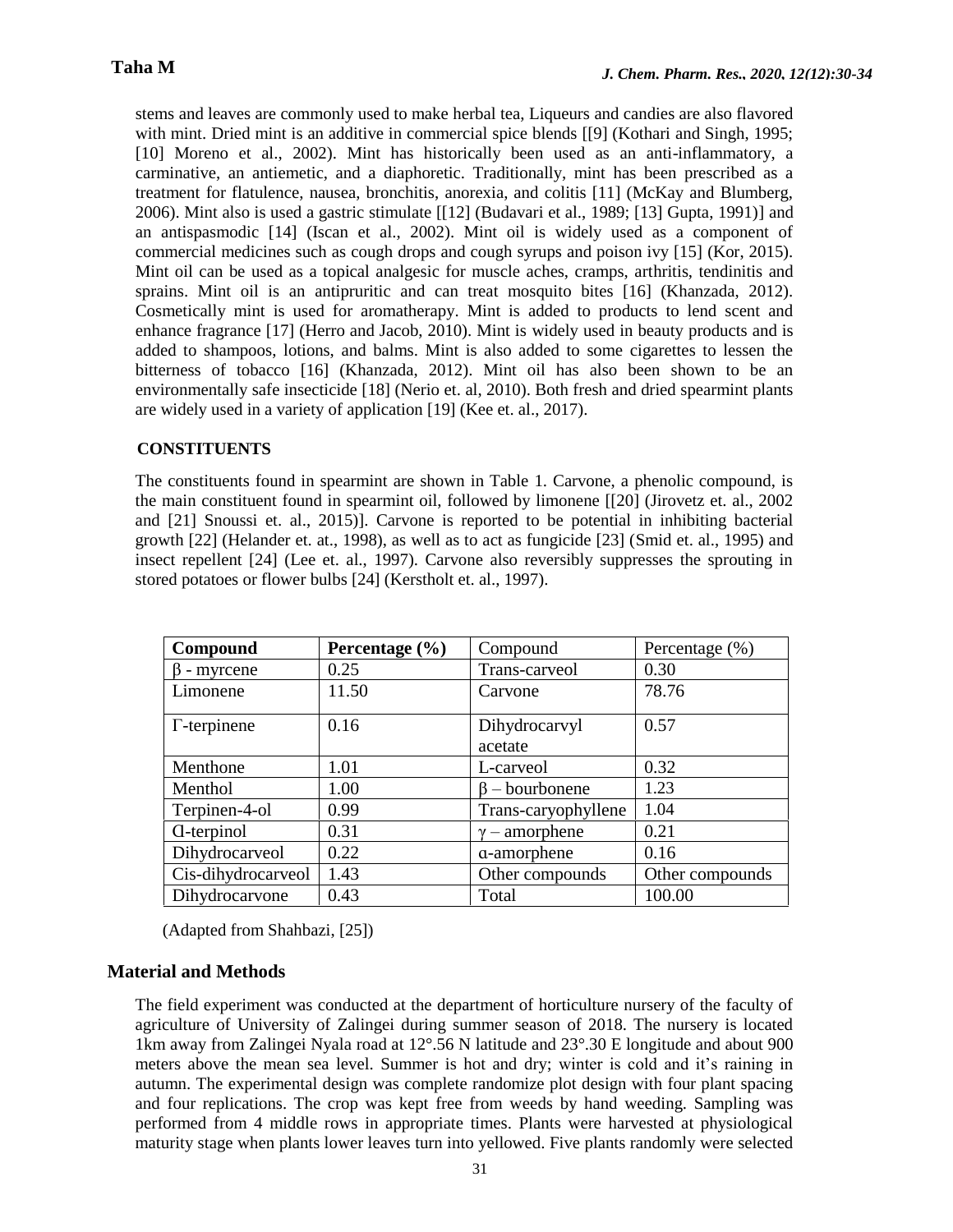in each plot to measure the plant height, crop spread, and herbage yield, oil and suckers yield. The data relating to each character were analyzed statistically by applying the technique of analysis of variance and the significance was tested by "F" test (statistix 8). The data relating to each character were analyzed statistically by applying the technique of analysis of variance and the significance was tested by "F" test (statistix 8).

#### **Results and Discussion**

#### **Herbage yield**

Herbage yield is considered to be a function of various source of planting materials were planted (Table 2). The highest herbage (62.89. kg/ha) and branches yield (99.09kg/ha) were recorded with the closer plant spacing compared with the wider spacing. Among the plant spacing treatments, wider space (40cm) was recorded the highest herbage (no of leaves) yield (87) and fresh weight for the whole plant biomass (77.05kg/ha) and fresh leave weight (47.68 kg), respectively, in comparison to closer spacing (10-20 cm) treatment. Plant spacing (10-20 cm) also showed that significantly higher herbage yield (318.2  $g/m2$ ) compared to 40 cm spacing (Table 2). Its might be due to influenced by closer and wider spacing on herbage and suckers yield m2 contributed maximum yield which ultimately increased the yield. Similar results were supported by [25] Nakawuka et al., 2014, [26] Patra et al., 2000 and [27] Rathi et al., 2014 and [28] Shormin, 2009.

From the above discussion, consequently, it may be concluded that menthol-mint was most responsive to whole shoot treatment and wider space (30-40 cm) for growth, essential oil and suckers yield in comparison with upper portion of shoot (top plant part) and lower portion of shoot (lower plant part) treatments along with closer (10-20 cm)) spacing treatment under irrigated conditions of Zalingei. Thus, it is concluded that combined application of whole shoot treatment and wider spacing (30-40 cm) may serve as a potent source for the eco-friendly, economically, and quality cultivation of menthol-mint in northern Indian plain zones.

| spacing    | leaves  | branches | height | Yield     | oil   | Fresh    | Fresh       | Dry whole          |  |  |
|------------|---------|----------|--------|-----------|-------|----------|-------------|--------------------|--|--|
|            |         |          |        | $(g/m^2)$ |       | leaves   | whole       | plant yield        |  |  |
|            |         |          |        |           |       | yield    | plant yield | kg/ha              |  |  |
|            |         |          |        |           |       | kg/ha    | kg/ha       |                    |  |  |
| 10cm       | 83.80 a | 13.15 a  | 8.32 A | 318.2 a   | 0.46a | 62.89 a  | 99.09 a     | 22.73 a            |  |  |
| 20cm       | 58.65 a | 10.65a   | 9.00 A | 315.2 a   | 0.45a | 52.27 b  | 77.72 b     | 17.40 <sub>b</sub> |  |  |
| 30cm       | 79.20 a | 11.55a   | 9.82 A | 301.8b    | 0.44a | 43.81c   | 65.83 b     | 13.76 c            |  |  |
| 40cm       | 87.00 a | 11.15a   | 9.10A  | 270.2b    | 0.50a | 47.68 bc | 77.05 b     | $16.58$ bc         |  |  |
| <b>LSD</b> | 48.68   | 6.9272   | 3.1794 | 31.65     | 0.05  | 5.85     | 13.70       | 3.17               |  |  |

 **Table (2) Effect of spacing on yield and oil content**

## **CONCLUSION**

Results showed that the narrower spacing (20 cm) showed a significant increase in plant height, number of leaves and herb yield than 30 cm and 40 cm spacing. In contrast, wider spacing (40 cm) significantly promotes branching. However, oil content not greatly affected by spacing, while seasonal variation affected oil content.

#### **REFERENCES**

[1] Ali MS, Saleem M, Ahmad W, Parvez M, Yamdagni R. *A chlorinated monoterpene ketone, acylated bsitosterol glycosides and a flavanone glycoside from Mentha longigolia (Lamiaceae).* Phytochemistry. **2002**,59,889–895.

[2] Kumar S, Bahl JR, Bansal RP, Kukreja AK, Garg SN, Naqvi AA, Luthra R, Sharma S, Kumar S, Dwivedi S, Singh AK. *Profiles of the essential oils of Indian menthol mint Mentha arvensis cultivars at different stages of crop growth in northern plains*. J. of Medicinal and Aromatic Plant Sciences.**2000**,22,774-786.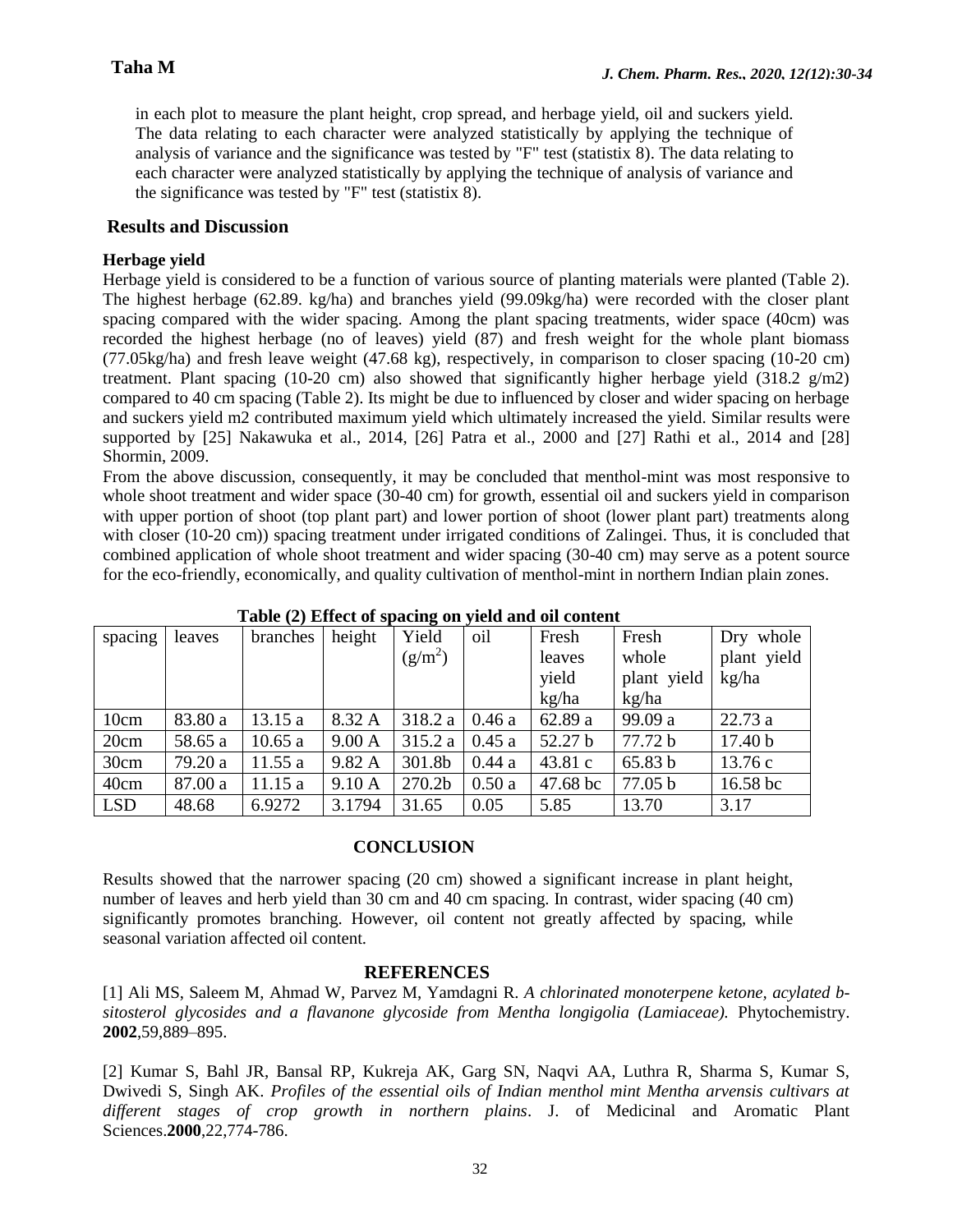[3] Singh AK, Raina VK, Naqvi AA, Patra NK, Kumar B, Ram P, Khanuja SPS. *Essential oil composition and chemo arrays of menthol mint (Mentha arvensis L. f. piperascens Malinvaud ex. Holmes) cultivars*. Flavors and Fragrance Journal.**2005**,20,302-305.

[4] Ullah N, Khurram M, Amin MU, Khan TA, Khayyam SU, Khan FA, Najeeb U, Ullah S. *Impact of geographical locations on Mentha spicata antibacterial activities.* J.Medicinal Plants Research *.***2012,**6,1201-1206.

[5] Bradley PR. *A handbook of scientific information on widely used plant drugs. British Herbal Pharmacopoeia. British Herbal Medicine Association.* British herbal compendium. Hackensack.**2002**,1.

[6] Brickell C, Zuk JD. *The American Horticultural Society, Encyclopedia of Garden Plants*.**1997.**

[7] Pirbalouti AG, Malekpoor F, Enteshari S, Yousefi M, Momtaz H, and Hamedi, B. *Antibacterial activity of some folklore medicinal plants used by Bakhtiari tribal in Southwest Iran*. International Journal of Biology. **2010**, 2,55.

[8] Park KJ, Vohnikova Z. and Brod FPR. *Evaluation of drying parameters and desorption isotherms of garden mint leaves (Mentha crispa L.)*. J. Food Engineering.**2002**, 51,193-199.

[9] Kothari, S.K. and Singh, U.B. *The effect of row spacing and nitrogen fertilization on scotch spearmint (Mentha gracilis Sole).* Journal of Essential Oil Research.**1995**,7,287–297.

[10] Moreno L, Bello R, Primo‐Yúfera E, Esplugues Phar*macological properties of the methanol extract from Mentha suaveolens Ehrh*. Phytotherapy Research.**2002**,16,10-13.

[11] McKay DL, Blumberg JB. *A review of the bioactivity and potential health benefits of peppermint tea (Mentha piperita L.)*. Phytotherapy Research.**2006**,20,619-633.

[12] Budavari S, O'Neil MJ, Smith A, Heckelman PE. *The Merck Index. An encyclopedia of chemicals, drug, and biologicals*.**1989**,11.

[13] Gupta R. *Agrotechnology of medicinal plants. In: Wijesekera, R.O.B. (ed). The medicinal plant industry. CRC Press, Boca Raton.***1991**,43–57.

[14] Iscan G, KIrimer NESE, Kürkcüoglu M, Baser HC, Demirci F. *Antimicrobial screening of Mentha piperita essential oils*. Journal of Agricultural and Food Chemistry.**2002**,50,3943-3946.

[15] Kor NM. *Physiological and pharmaceutical properties of peppermint as a multipurpose and valuable medicinal plant: A Systematic Review*. Journal of Medical Science,**2015**,4,413-420.

[16] Khanzada SA, Naeemullah M, Munir A, Iftikhar S, Masood S. *Plant parasitic nematodes associated with different Mentha species.* Pakistan Journal Nematology.**2012,**30,21-26.

[17] Herro E. Jacob SE. *Mentha piperita (peppermint).* Dermatitis.**2010,**21,327-329.

[18] Nerio LS, Olivero-Verbel J, Stashenko E. *Repellent activity of essential oils: a review. Bioresource Technology*.**2010**,101,372-378.

[19] Kee LA, Shori AB, Baba AS*. Bioactivity and health effects of Mentha spicata.* Integr Food Nutr Metab,**2017**, 5(1),1-2.